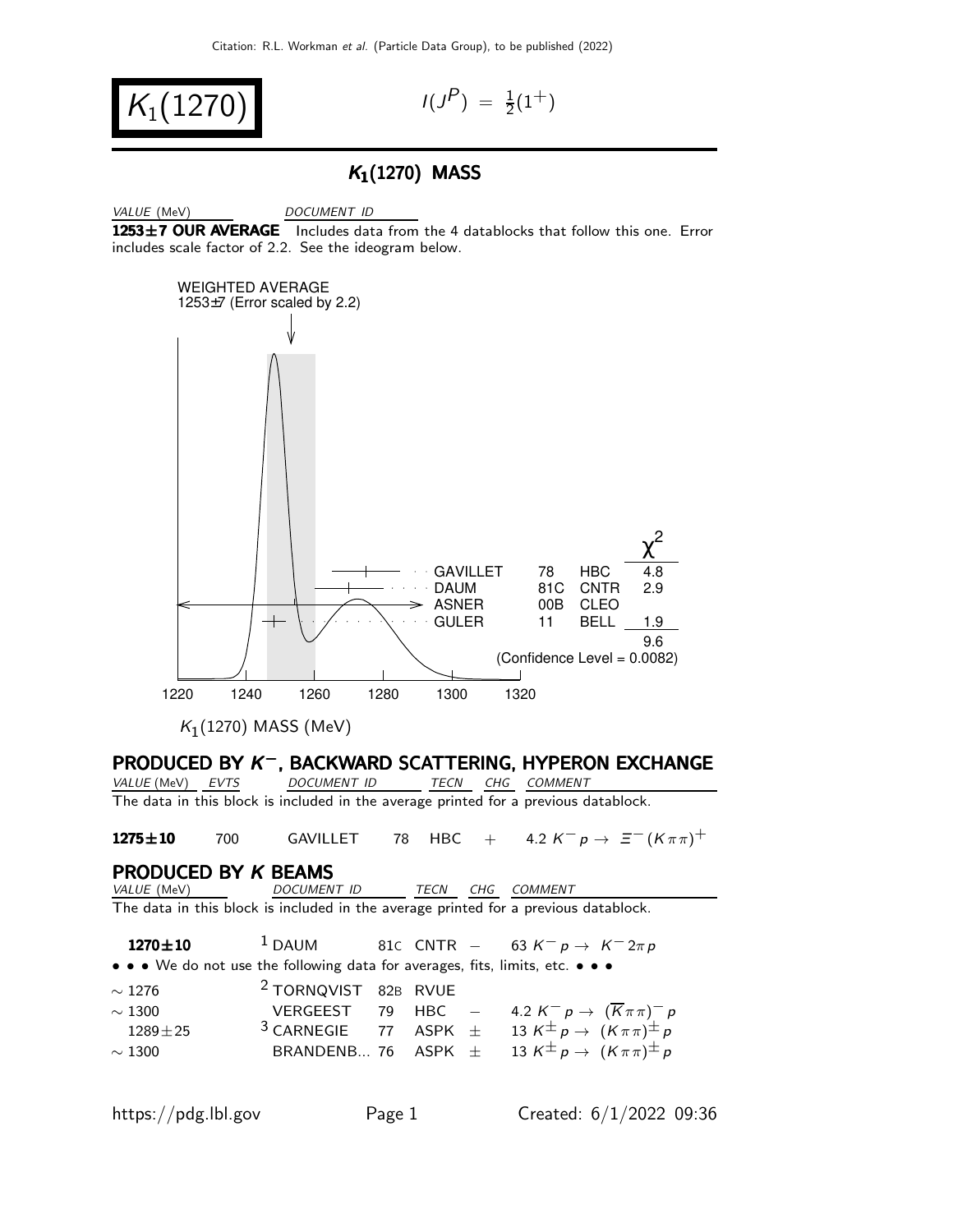Citation: R.L. Workman et al. (Particle Data Group), to be published (2022)

| $\sim$ 1270 $^{\circ}$ | <b>OTTER</b>                              |  | 76 HBC $-$ 10,14,16 $K^- p \to (\overline{K} \pi \pi)^- p$ |
|------------------------|-------------------------------------------|--|------------------------------------------------------------|
| 1260                   | DAVIS 72 HBC + 12 K <sup>+</sup> p        |  |                                                            |
| $1234 + 12$            | FIRESTONE 72B DBC $+$ 12 K <sup>+</sup> d |  |                                                            |

 $1$  Well described in the chiral unitary approach of GENG 07 with two poles at 1195 and 1284 MeV and widths of 246 and 146 MeV, respectively.

<sup>2</sup> From a unitarized quark-model calculation.

 $3$  From a model-dependent fit with Gaussian background to BRANDENBURG 76 data.

# **PRODUCED BY BEAMS OTHER THAN K MESONS**<br>VALUE (MeV) EVTS DOCUMENT ID TECN C

TECN COMMENT The data in this block is included in the average printed for a previous datablock.

**1248.1 ± 3.3 ±1.4** GULER 11 BELL  $B^+ \to J/\psi K^+ \pi^+ \pi^-$ • • • We do not use the following data for averages, fits, limits, etc. • • • 1289.81 $\pm$  0.56 $\pm$ 1.66 894k AAIJ 18AI LHCB  $D^0 \rightarrow K^{\mp} \pi^{\pm} \pi^{\pm} \pi^{\mp}$ 1279  $\pm 10$  25k <sup>1</sup> ABLIKIM 06C BES2  $J/\psi \to \overline{K}^*(892)^0 K^+ \pi^-$ 1294  $\pm 10$  310 RODEBACK 81 HBC  $4 \pi^- p \rightarrow AK2\pi$ 1300 40 CRENNELL 72 HBC  $4.5 \pi^- p \rightarrow AK2\pi$  $1242 + 9$  $-10$ <sup>2</sup> ASTIER 69 HBC  $\overline{p}p$ 1300 45 CRENNELL 67 HBC  $6 \pi^- p \rightarrow A K 2\pi$ 1 Systematic errors not estimated.  $2$  This was called the C meson.

# **PRODUCED IN**  $\tau$  **LEPTON DECAYS**<br>VALUE (MeV) EVTS DOCUMENT ID

TECN CHG COMMENT The data in this block is included in the average printed for a previous datablock.

| $1254 \pm 33 \pm 34$ |  | 7k ASNER |  | 00B CLEO $\pm \tau^- \rightarrow K^- \pi^+ \pi^- \nu_\tau$ |
|----------------------|--|----------|--|------------------------------------------------------------|
|----------------------|--|----------|--|------------------------------------------------------------|

### $K_1(1270)$  WIDTH

VALUE (MeV) DOCUMENT ID

90±20 OUR ESTIMATE This is only an educated guess; the error given is larger than the error on the average of the published values.

101±12 OUR AVERAGE Includes data from the 4 datablocks that follow this one. Error includes scale factor of 2.2. See the ideogram below.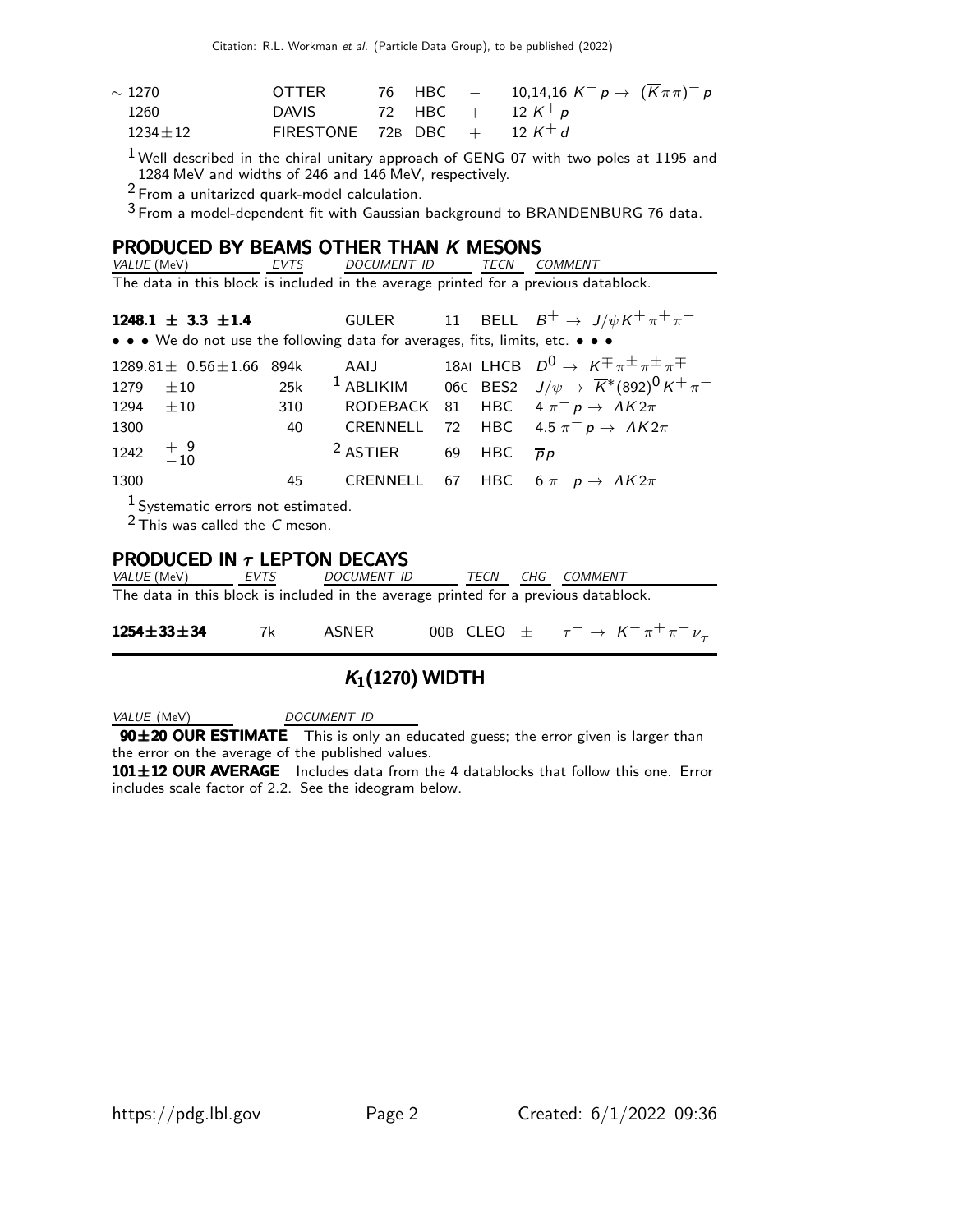

 $K_1(1270)$  WIDTH (MeV)

### PRODUCED BY K<sup>-</sup>, BACKWARD SCATTERING, HYPERON EXCHANGE

VALUE (MeV) EVTS DOCUMENT ID TECN CHG COMMENT The data in this block is included in the average printed for a previous datablock.

**75±15** 700 GAVILLET 78 HBC + 4.2  $K^- p \rightarrow \Xi^- K \pi \pi$ 

## **PRODUCED BY K BEAMS**<br>VALUE (MeV) DOCUMENT ID

TECN CHG COMMENT

The data in this block is included in the average printed for a previous datablock.

90± 8  $1$  DAUM 81C CNTR − 63 K<sup>-</sup> p → K<sup>-</sup> 2 $\pi$  p • • • We do not use the following data for averages, fits, limits, etc. • • •

| $\sim 150$     |                                |  | VERGEEST 79 HBC $-$ 4.2 $K^- p \rightarrow (\overline{K} \pi \pi)^- p$                        |
|----------------|--------------------------------|--|-----------------------------------------------------------------------------------------------|
| $150\!\pm\!71$ |                                |  | <sup>2</sup> CARNEGIE 77 ASPK $\pm$ 13 K <sup><math>\pm</math></sup> p $(K \pi \pi)^{\pm} p$  |
| $\sim 200$     |                                |  | BRANDENB 76 ASPK $\pm$ 13 K <sup><math>\pm</math></sup> p $\rightarrow$ $(K \pi \pi)^{\pm} p$ |
| 120            | DAVIS 72 HBC + 12 $K^+ p$      |  |                                                                                               |
| $188 + 21$     | FIRESTONE 72B DBC + 12 $K^+ d$ |  |                                                                                               |

 $1$  Well described in the chiral unitary approach of GENG 07 with two poles at 1195 and 1284 MeV and widths of 246 and 146 MeV, respectively.

<sup>2</sup> From a model-dependent fit with Gaussian background to BRANDENBURG 76 data.

# **PRODUCED BY BEAMS OTHER THAN K MESONS**<br>VALUE (MeV) EVTS DOCUMENT ID TECN C

TECN COMMENT The data in this block is included in the average printed for a previous datablock.

119.5 ± 5.2 ±6.7 GULER 11 BELL  $B^+ \to J/\psi K^+ \pi^+ \pi^-$ 

| https://pdg.lbl.gov<br>Page 3 |  | Created: $6/1/2022$ 09:36 |  |
|-------------------------------|--|---------------------------|--|
|-------------------------------|--|---------------------------|--|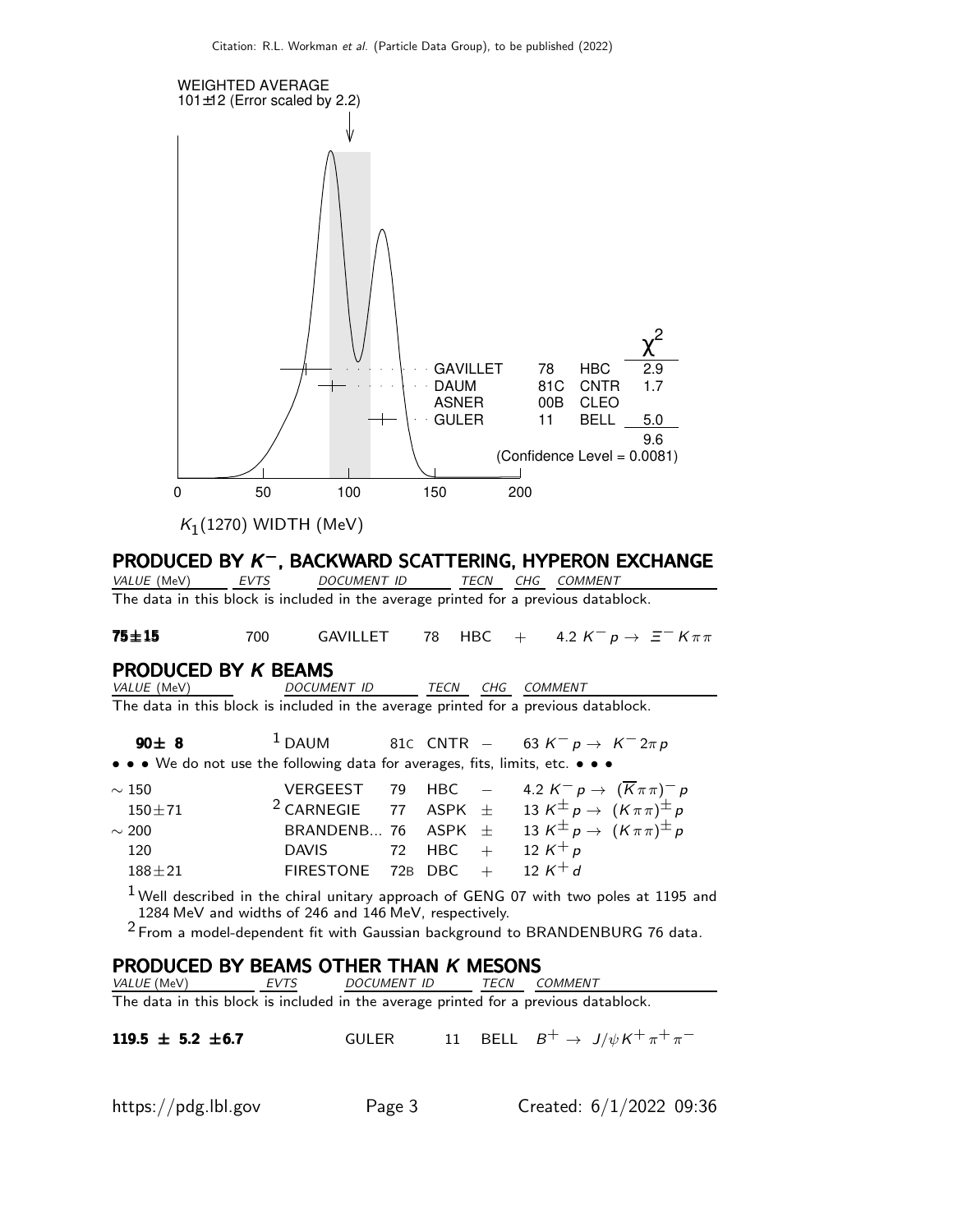• • • We do not use the following data for averages, fits, limits, etc. • • •

| $116.11 \pm 1.65 \pm 2.96$ 894k AAIJ |                               | 18AI LHCB $D^0 \rightarrow K \pm \pi \pm \pi \pm \pi \mp$                                   |
|--------------------------------------|-------------------------------|---------------------------------------------------------------------------------------------|
|                                      |                               | 131 $\pm 21$ 25k <sup>1</sup> ABLIKIM 06C BES2 $J/\psi \to \overline{K}^*(892)^0 K^+ \pi^-$ |
| 66 $\pm 15$                          |                               | 310 RODEBACK 81 HBC $4 \pi^- p \rightarrow A K 2 \pi$                                       |
| -60                                  |                               | 40 CRENNELL 72 HBC 4.5 $\pi^ p \to \Lambda K 2\pi$                                          |
| 127 $+$ 7                            | ASTIER 69 HBC $\overline{p}p$ |                                                                                             |
| - 60                                 |                               | 45 CRENNELL 67 HBC $6 \pi^{-} p \rightarrow AK2\pi$                                         |
| $1$ Cyctomatic errors not estimated  |                               |                                                                                             |

Systematic errors not estimated.

### PRODUCED IN  $\tau$  LEPTON DECAYS

| <i>VALUE (</i> MeV) | EVTS | <i>DOCUMENT ID</i>                                                                  | TECN | CHG COMMENT |
|---------------------|------|-------------------------------------------------------------------------------------|------|-------------|
|                     |      | The data in this block is included in the average printed for a previous datablock. |      |             |

| $260+90+80$ |  | ASNER | 00B CLEO $\pm$ $\tau^- \rightarrow$ | $K^{-} \pi^{+} \pi^{-} \nu_{\tau}$ |
|-------------|--|-------|-------------------------------------|------------------------------------|
|-------------|--|-------|-------------------------------------|------------------------------------|

### $K_1(1270)$  DECAY MODES

| Mode                        | Fraction $(\Gamma_i/\Gamma)$ | Scale factor |
|-----------------------------|------------------------------|--------------|
| $\Gamma_1$ $K \rho$         | $(38 \pm 13) \%$             | 2.2          |
| $\Gamma_2$ $K_0^*(1430)\pi$ | $(28 \pm 4) \%$              |              |
| $\Gamma_3$ $K^*(892)\pi$    | $(21 \pm 10) \%$             | 2.2          |
| $\Gamma_4$ $K\omega$        | $(11.0 \pm 2.0)$ %           |              |
| $\Gamma_5$ K $f_0(1370)$    | $(3.0 \pm 2.0)\%$            |              |
| $\Gamma_6$ $\gamma K^0$     | seen                         |              |

### $K_1(1270)$  PARTIAL WIDTHS

| $\Gamma(K\rho)$                                                                                                       |                    |             |     |                                                                                                |                |
|-----------------------------------------------------------------------------------------------------------------------|--------------------|-------------|-----|------------------------------------------------------------------------------------------------|----------------|
| VALUE (MeV)                                                                                                           | DOCUMENT ID        | TECN        | CHG | COMMENT                                                                                        |                |
| • • • We do not use the following data for averages, fits, limits, etc. • • •                                         |                    |             |     |                                                                                                |                |
| $57 \pm 5$                                                                                                            |                    |             |     | MAZZUCATO 79 HBC + 4.2 $K^- p \rightarrow \Xi^- (K \pi \pi)^+$                                 |                |
| $75 \pm 6$                                                                                                            | CARNEGIE           |             |     | 77B ASPK $\pm$ 13 K $^{\pm}$ p $\rightarrow$ $(K\pi\pi)^{\pm}$ p                               |                |
| $\Gamma(K_0^*(1430)\pi)$                                                                                              |                    |             |     |                                                                                                | נ I            |
| VALUE (MeV)                                                                                                           | <b>DOCUMENT ID</b> | <b>TECN</b> | CHG | COMMENT                                                                                        |                |
| $\bullet \bullet \bullet$ We do not use the following data for averages, fits, limits, etc. $\bullet \bullet \bullet$ |                    |             |     |                                                                                                |                |
| $26 \pm 6$                                                                                                            |                    |             |     | CARNEGIE 77B ASPK $\pm$ 13 K <sup><math>\pm</math></sup> p $\rightarrow$ $(K \pi \pi)^{\pm} p$ |                |
| $\Gamma(K^*(892)\pi)$                                                                                                 |                    |             |     |                                                                                                | $\mathsf{r}_3$ |
| VALUE (MeV)                                                                                                           | DOCUMENT ID        | TECN        | CHG | <b>COMMENT</b>                                                                                 |                |
| $\bullet \bullet \bullet$ We do not use the following data for averages, fits, limits, etc. $\bullet \bullet \bullet$ |                    |             |     |                                                                                                |                |
| $14 + 11$                                                                                                             |                    |             |     | MAZZUCATO 79 HBC + 4.2 $K^- p \rightarrow \Xi^- (K \pi \pi)^+$                                 |                |
| $2+2$                                                                                                                 | CARNEGIE           |             |     | 77B ASPK $\pm$ 13 K <sup><math>\pm</math></sup> p $\rightarrow$ $(K \pi \pi)^{\pm} p$          |                |
|                                                                                                                       |                    |             |     |                                                                                                |                |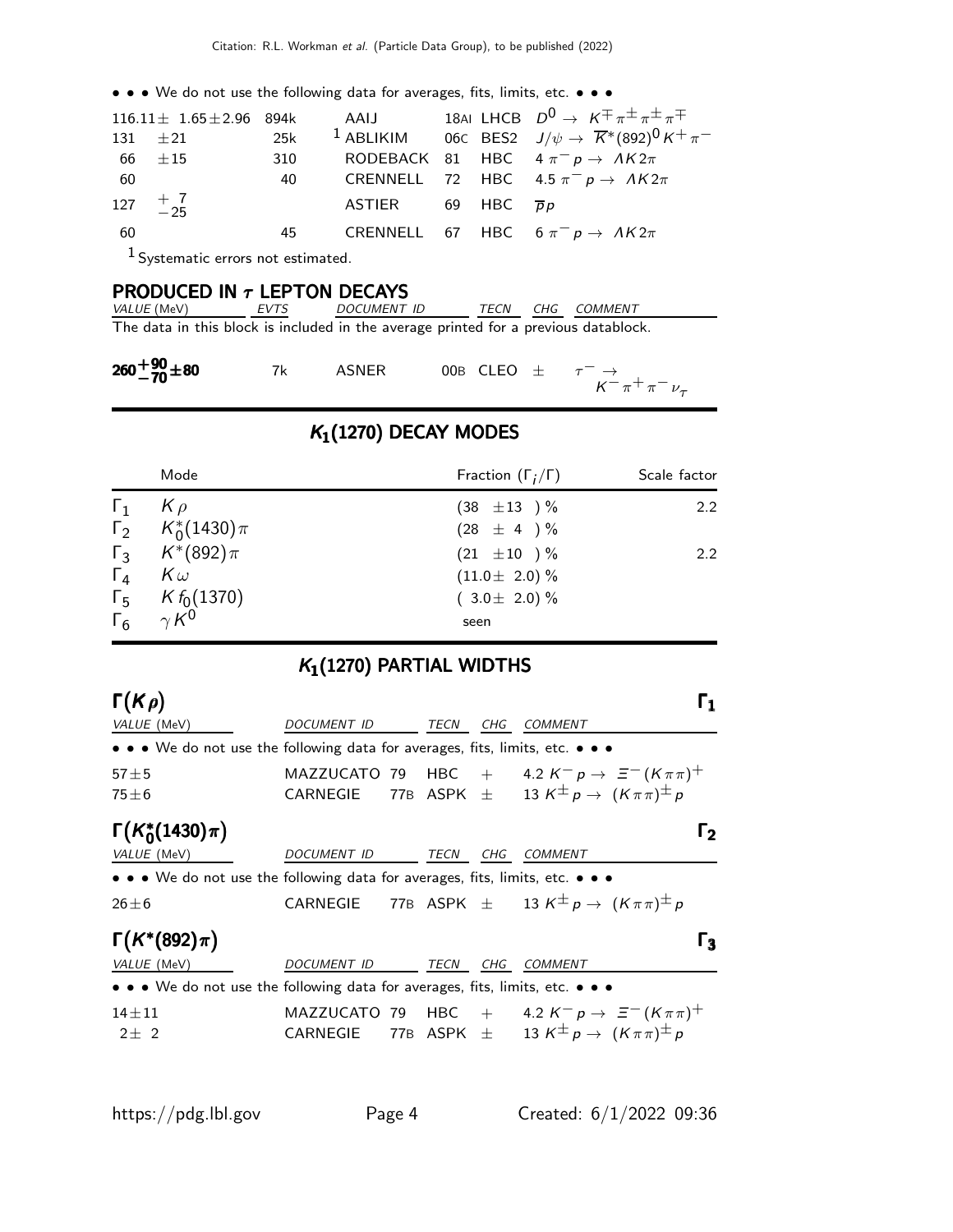Citation: R.L. Workman et al. (Particle Data Group), to be published (2022)

Γ $(\kappa$ ω)  $(K\omega)$   $\Gamma_4$ Γ $(K\omega)$  Γ<sub>4</sub>  $F(\omega)$  is a set of the set of the set of the set of the set of the set of the set of the set of the set of the set of the set of the set of the set of the set of the set of the set of the set of the set of the set of the VALUE (MeV) DOCUMENT ID TECN CHG COMMENT • • • We do not use the following data for averages, fits, limits, etc. • • •  $4\pm4$  MAZZUCATO 79 HBC +  $4.2 K^- p \rightarrow \Xi^- (K \pi \pi)^+$ 24 $\pm$ 3 CARNEGIE 77B ASPK  $\pm$  13  $K^{\pm}p \rightarrow (K\pi\pi)^{\pm}p$ Γ(K f<sub>0</sub>(1370)) Γ<sub>5</sub> VALUE (MeV) DOCUMENT ID TECN CHG COMMENT • • • We do not use the following data for averages, fits, limits, etc. • • • 22 $\pm$ 5 CARNEGIE 77B ASPK  $\pm$  13 K<sup> $\pm$ </sup> p  $\rightarrow$   $(K \pi \pi)^{\pm}$  p Γ $(\gamma K^0)$ Γ $(γK<sup>0</sup>)$  Γ<sub>6</sub> Γ $(\gamma K^0)$  Γ<sub>6</sub> Γ $(\gamma K^0)$  Γ ΓVALUE (keV) **DOCUMENT ID** TECN COMMENT **73.2** $\pm$ **6.1** $\pm$ **28.3** ALAVI-HARATI 02B KTEV  $K + A \rightarrow K^* + A$  $K_1(1270)$  BRANCHING RATIOS Γ $(K \rho)/\Gamma_{\text{total}}$  Γ<sub>1</sub>/Γ )/Γ<sub>total</sub>Γ $_1$ /Γ DOCUMENT ID TECN COMMENT  $0.38 \pm 0.13$  OUR FIT Error includes scale factor of 2.2. **0.42 ±0.06** <sup>1</sup> DAUM 81C CNTR 63 K<sup>-</sup>  $p \to K^- 2\pi p$ • • • We do not use the following data for averages, fits, limits, etc. • • • 0.584±0.043 <sup>2</sup> GULER 11 BELL  $B^+ \to J/\psi K^+ \pi^+ \pi^$ dominant RODEBACK 81 HBC  $4 \pi^- p \rightarrow AK2\pi$  $\Gamma(K_0^*)$  $\Gamma(K_0^*(1430)\pi)/\Gamma_{\text{total}}$  Γ<sub>2</sub>/Γ VALUE DOCUMENT ID TECN COMMENT **0.28 ±0.04** <sup>1</sup> DAUM 81C CNTR 63 K<sup>-</sup>  $p \to K^- 2\pi p$ • • • We do not use the following data for averages, fits, limits, etc. • • •  $0.0201 \pm 0.0064$  2 GULER 11 BELL  $B^+ \to J/\psi K^+ \pi^+ \pi^ \Gamma(K^*(892)\pi)/\Gamma_{\text{total}}$ Γ (κ<sup>+</sup>(892)π) VALUE DOCUMENT ID TECN COMMENT  $0.21 \pm 0.10$  OUR FIT Error includes scale factor of 2.2. **0.16 ±0.05** <sup>1</sup> DAUM 81C CNTR 63 K<sup>-</sup> p → K<sup>-</sup>2 $\pi$  p • • • We do not use the following data for averages, fits, limits, etc. • • • 0.171 $\pm$ 0.023 <sup>2</sup> GULER 11 BELL  $B^+ \rightarrow J/\psi K^+ \pi^+ \pi^ \Gamma(K^*(892)\pi)/\Gamma(K\rho)$  Γ<sub>3</sub>/Γ<sub>1</sub>  $\Gamma_3/\Gamma_1$ DOCUMENT ID TECN COMMENT  $0.56\pm0.29$  OUR FIT Error includes scale factor of 2.2.  $0.99\pm0.15\pm0.18$  ABLIKIM  $^+_s\rightarrow \overline{\mathcal{K}}_1$ (1270) $^0$  K $^+$ Γ $(K\omega)/\Gamma_{\text{total}}$  Γ<sub>4</sub>/Γ  $\Gamma_4/\Gamma$ VALUE DOCUMENT ID TECN COMMENT **0.11 ±0.02** <sup>1</sup> DAUM 81C CNTR 63 K<sup>-</sup> p → K<sup>-</sup>2 $\pi$ p • • • We do not use the following data for averages, fits, limits, etc. • • • 0.225±0.052 <sup>2</sup> GULER 11 BELL  $B^+ \to J/\psi K^+ \pi^+ \pi^$ https://pdg.lbl.gov Page 5 Created: 6/1/2022 09:36